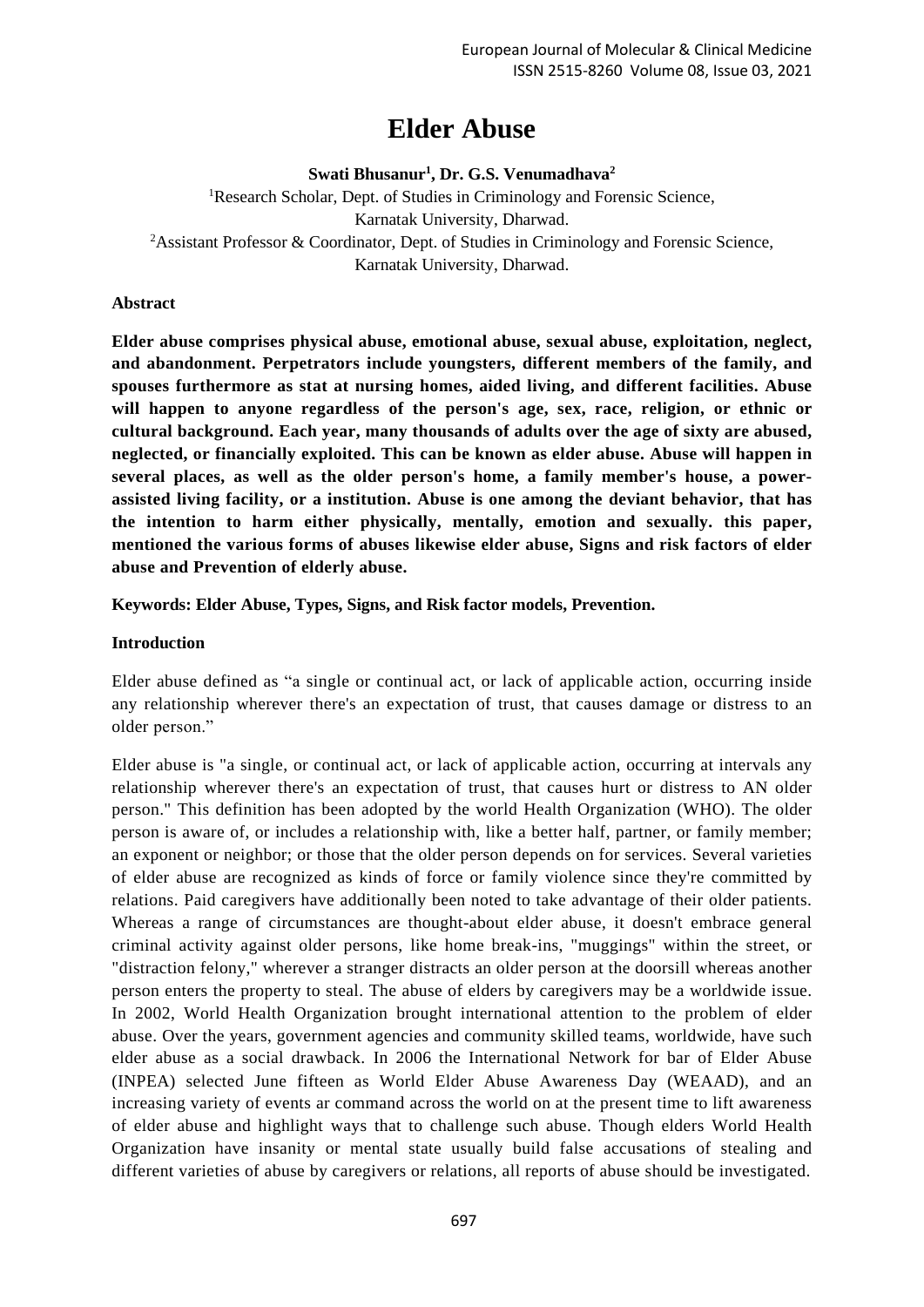## **Reviews**

## ➢ **The Elderly as Victims of Crime, Abuse and Neglect, Marianne Pinkerton James (1992)**

Studies find that Crimes committed against elderly people can be divided into two broad categories. The first includes conventional crimes such as robbery, theft, fraud, rape and homicide. The second encompasses the more covert phenomena of neglect and abuse. These entail any physical or psychological ill-treatment inflicted on an older person in either the home or an aged-persons institution. As such, they are consistent with many of the same patterns of behavior entailed by other acts of neglect and abuse in the home where the victim's dependency invariably plays a major role. For the purpose of this paper the elderly will be defined as those over 65 years of age, although it is recognized that while some people are 'old' at 60, others remain 'young' at 75.

## ➢ **Trends in Criminality and Victimization of Elderly, Peter C. Kratcoski (2016)**

This article stated that the concept of "age" is generally understood and can be easily measured. It is a continuous variable, but in order to develop a better understanding of how age is related to one's development, emotions, and behavior during different periods of life, age has been conceptualized to include different categories such as infant, young child, adolescence, middle age, and old age or elderly. These categories are often arbitrarily defined, and there is no agreement on the specific age that separates one category from another. Age is a continuous variable having a definite starting and ending time period, while the categorizations of age are discrete variables. The development of age categories is heavily influenced by the specific socio-economic characteristics of a society during a specific time period. For example, a young person ten or twelve years old may be expected to take on the role of an adult in some societies and work 10 hours or more each day in a factory. In other societies, a person age 15 or 16 may still be considered a child and prohibited by law from engaging in certain types of work. In regard to the elderly, innovations in health care, diet, communications, and types of work performed have resulted in a longer life span and generally a more active lifestyle. While the behavior of persons in specific age groups may differ from that of other age groups, the behavior of those in the same age group may also differ during different periods of time or stages in the economic development of a society.

## ➢ **Elder Abuse and Elder Victimization: A Sociological Analysis, Cambridge University Press(2018)**

This paper aimed at the existence of elderly persons is a universal phenomenon. With varying degrees of probability, individuals survive childhood, grow to maturity and become old in all societies. In the Indian context, people who have attained 60 years and above are considered old, whereas in developed countries being considered old begins only at 65 years. In India, persons aged 60 years or above are considered elderly or senior citizens. The Maintenance and Welfare of Parents and Senior Citizens (MWPSC) Act, 2007 (Gazette of India 2007) defines a senior citizen as a person who has attained the age of 60 years or above. The United Nations also treats persons aged 60 years or more as elderly. Nevertheless, under the law relating to income tax in India, persons are regarded as senior citizens only after they become 65 years old. Those who are aged between 60 and 74 years are referred to as "younger-old" and those who are aged 75 or more years referred to as "old age" (Group for Economic and Social Studies 2009).

## ➢ **Financial abuse of Older People, Gillian Crosby, Angela Clark, Ruth Hayes, Kate Jones Nat Lievesley (2007).**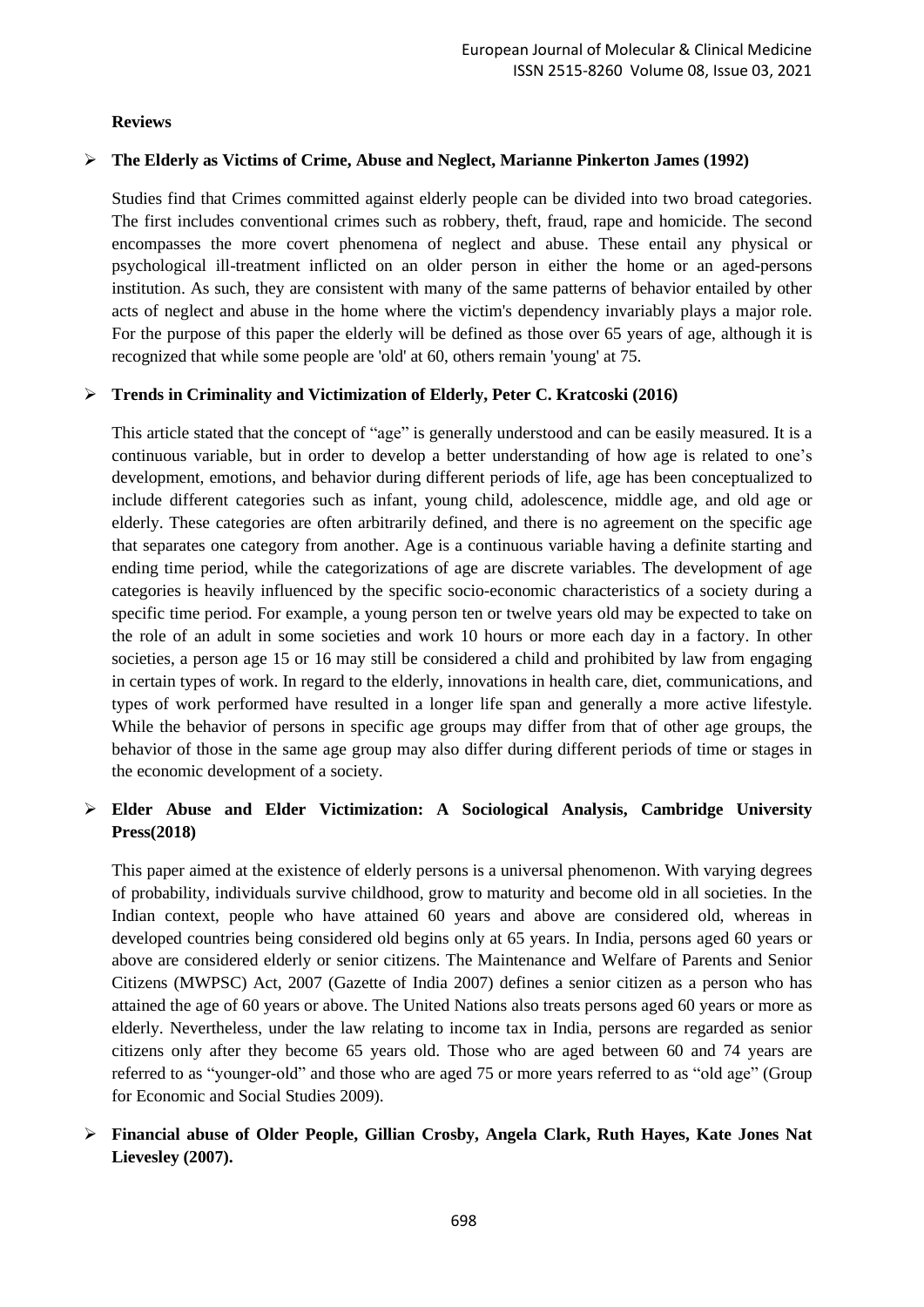This article stated that the financial exploitation has a devastating effect on older people. Not only can a comfortable lifestyle disappear, but also older people do not have the time or opportunity to recover financially. In addition, such a profoundly disturbing experience can be a life-threatening event 'characterized by fear, lack of trust and the onset, often, of acute and chronic anxiety'.

## ➢ **Sigma Research & Consulting Pvt. Ltd., HelpAge India, Elder Abuse & Crime In India**

This book was based on multiple sources of data, HelpAge India felt the need to understand the issues relating to elder abuse, its nature and extent of prevalence across cities, and perceptions of the elderly and other stakeholders. The study outcome is expected to provide a better understanding of the status and bring out the issues that need intervention and advocacy. Such a study was carried out last year, while this year the study also focused on the aspect of crime, its extent and nature vis-à-vis the elderly. This book aimed to explore the, to find out existence of elder abuse and crime and reasons for the same and assess the extent and nature of crime faced by the elderly. To find out prevalence of elder abuse in lower socio economic strata (and present it vis-à-vis 2010 study findings focusing on elder abuse in higher socio economic strata). The broad information areas covered in the study include socio economic and demographic profile of the elderly, living arrangements, ownership of assets, types of abuse and their various facets, legal and psychological aspects of abuse, crime faced by the elderly and action taken etc.

## **Types of abuse of older people**

There are some different types of abuse of older people that are generally recognized as being elder abuse, including:

**Physical abuse**: Physical abuse will vary from slapping or shoving to severe beatings and restraining with ropes or chains. Once a caregiver or different person uses enough force to cause unessential pain or injury, though the explanation is to assist the older person, the behavior will be considered abusive. Physical abuse will embrace touch, beating, pushing, shoving, kicking, pinching, burning, or biting. It additionally includes the inappropriate use of medicines and physical restraints and physical penalty of any kind.

**Verbal, Emotional, or Psychological Abuse**: Verbal, emotional, or psychological abuse will vary from names or giving the "silent treatment" to daunting and threatening the individual. once a friend, a caregiver, or another person behaves in a very method that causes concern, painfulness, or emotional pain or distress, the behavior will be considered abusive. Verbal and emotional abuse will embrace yelling, swearing, and creating insulting or disrespectful comments. Psychological abuse involves any variety of powerful or threatening behavior that sets up an influence differential between the older adult and his or her friend or caregiver. It may also embody treating the older person sort of a kid and uninflected the person from family, friends, and regular activities through force, threats, or artful behavior

**Sexual abuse**: sex offense will vary from sexual exhibition to rape. Sexual abuse will include out of place touching, photographing the person in suggestive poses, forcing the person to appear at creative activity, forcing sexual contact with a third party, or any unwanted sexualized behavior. It additionally includes rape, sodomy, or coerced nudeness. Sex offense is probably the foremost obvious however least rumored sort of elder abuse.

**Financial abuse and exploitation abuse**: money abuse and exploitation will vary from misuse of an older person's funds to peculation. Money exploitation includes fraud, taking money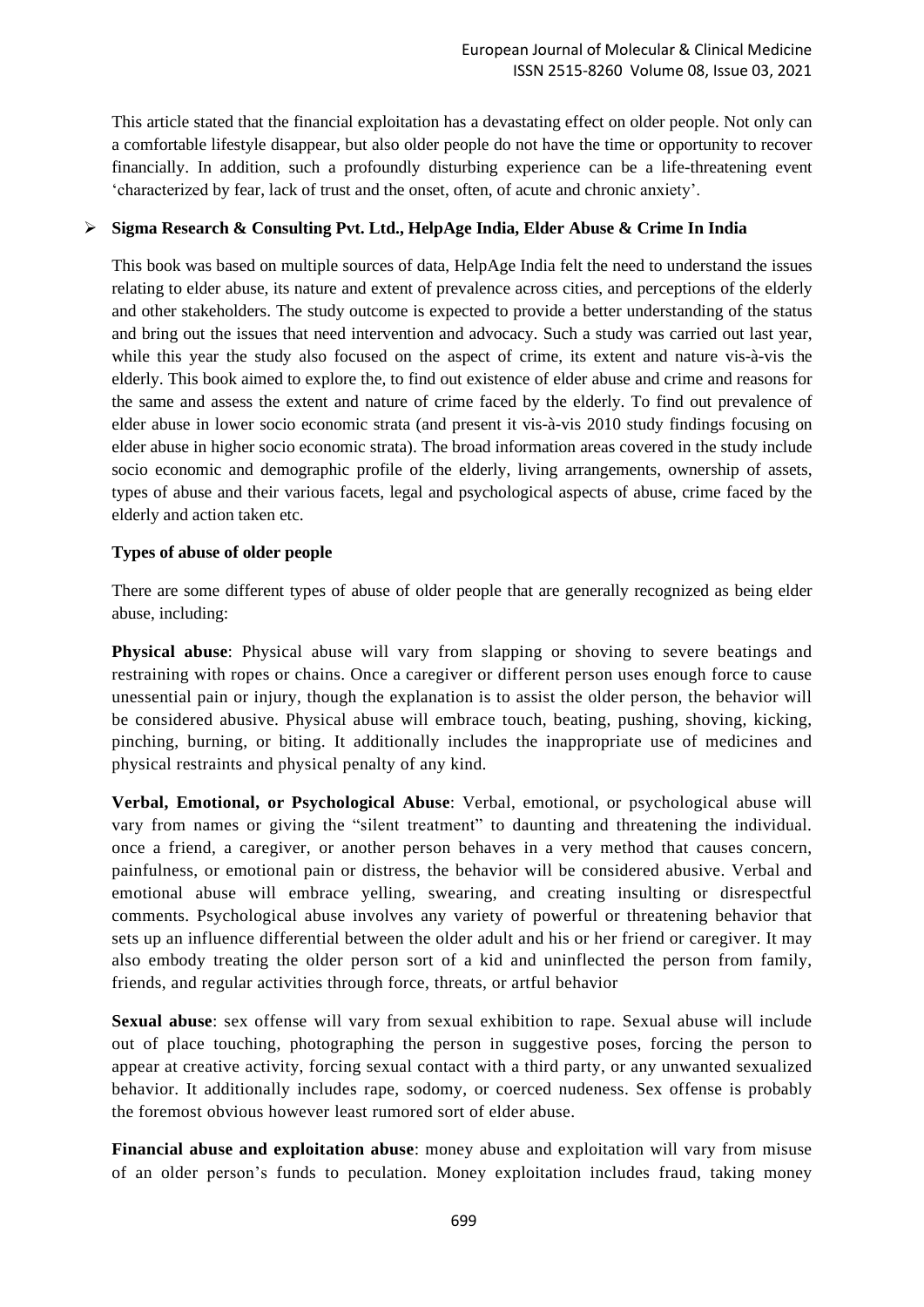beneath false pretenses, forgery, and made property transfers, buying costly things with the older person's money while not that person's information or permission, or denying the older person access to his or her own funds or home. It includes the improper use of legal guardianship arrangements, powers of professional, or conservatorships. It additionally includes a spread of internet, telephone, and face-to-face scams perpetrated by sales people or even by supposed friends for health-related services, home repair services, mortgage firms, and money services.

**Caregiver neglect**: Caregiver neglect will vary from care giving ways that withhold acceptable attention from the individual to by choice failing to satisfy the physical, social, or emotional wants of the older person. Neglect will include failure to produce food, water, clothing, medications, and help with activities of daily living or facilitate with personal hygiene. If the caregiver is to blame for paying bills for the older person, neglect may include failure to pay the bills or to manage the older person's cash responsibly. Family caregivers could unknowingly neglect their older relatives due to their own lack of data, resources, or maturity, though this can be a less frequent type of abuse

#### **Risk factor for elder abuse**

Risk factors that may raise the potential for abuse of an older person can be identified at individual, relationship, community, and socio-cultural levels as follows,

**Individual**: Risks at the individual level include poor physical and mental state of the victim, and mental disorders and alcohol and abuse within the offender. Alternative individual-level factors which can increase the danger of abuse include the gender of victim and a shared living state of affairs. whereas older men have constant risk of abuse as ladies, in some cultures wherever women have inferior social station, older women area unit at higher risk of neglect and monetary abuse (such as seizing their property) after they are unmarried . Women can also be at higher risk of additional persistent and severe types of abuse and injury.

**Relationship:** A shared living scenario may be a risk issue for elder abuse. it's not however clear whether or not spouses or adult youngsters of older individuals are additional doubtless to act abuse. an abuser's dependency on the older person (often financial) additionally will increase the danger of abuse. In some cases, an extended history of poor family relationships might worsen as results of stress once the older person becomes additional care dependent. Finally, as additional women enter the manpower and have less spare time, caring for older relatives becomes a bigger burden, increasing the danger of abuse.

**Community:** Social isolation of caregivers and older persons, and therefore the succeeding lack of social support, may be a vital risk issue for elder abuse by caregivers. several older individuals are isolated thanks to loss of physical or learning ability, or through the loss of friends and relations.

**Socio-cultural:** Socio-cultural factors which will have an effect on the danger of elder abuse include:

- ➢ Ageist stereotypes wherever older adults are delineated as frail, weak and dependent.
- $\triangleright$  Erosion of the bonds between generations of a family.
- $\triangleright$  Systems of inheritance and land rights, moving the distribution of power and material product at intervals families.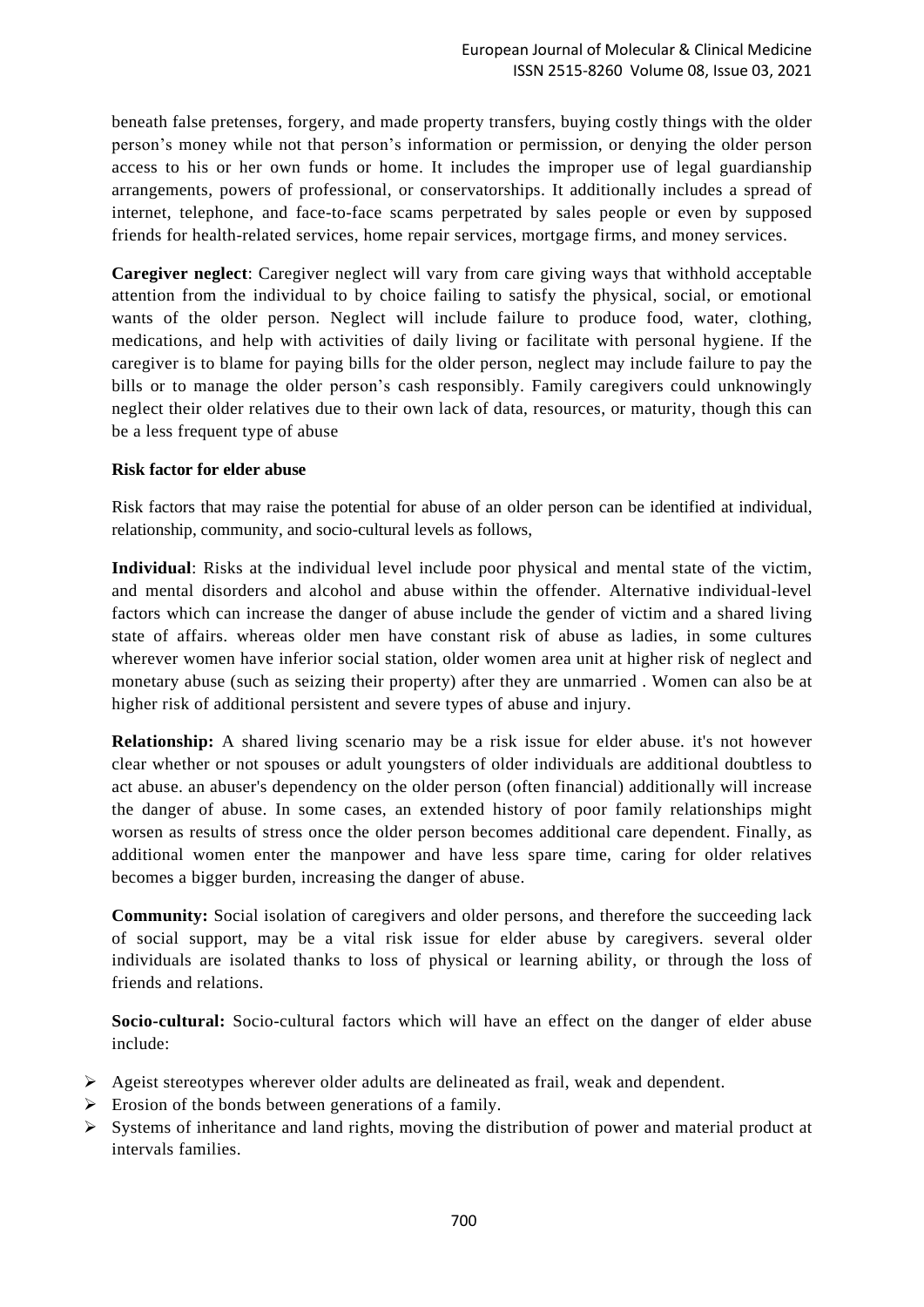- ➢ Migration of young couples, departure older oldsters alone in societies wherever older individuals were historically cared for by their offspring.
- $\triangleright$  Lack of funds to obtain care.
- ➢ Within establishments, abuse is additional doubtless to occur where:
- ➢ Standards for health care, welfare services, and care facilities for elder persons are low.
- ➢ Staffs are poorly trained, compensated, and overworked.
- $\triangleright$  The physical setting is deficient.
- ➢ Policies operate within the interests of the establishment instead of the residents.

## **Prevention**

Many methods are enforced to stop elder abuse and to require action against it and mitigate its consequences. Interventions that are enforced primarily in high-income countries to stop abuse include:

- $\triangleright$  Public and skilled awareness campaigns
- $\triangleright$  Screening (of potential victims and abusers)
- ➢ School-based intergenerational programmes
- ➢ Caregiver support interventions (including stress management and respite care)
- ➢ Residential care policies to outline and improve standards of care
- $\triangleright$  Caregiver coaching on insanity.
- $\triangleright$  Efforts to retort to and stop any abuse include interventions such as:
- $\triangleright$  Mandatory news of abuse to authorities
- $\triangleright$  Self-help teams
- $\triangleright$  Safe-houses and emergency shelters
- $\triangleright$  Psychological programmes for abusers
- $\triangleright$  Help lines to supply data and referrals
- $\triangleright$  Caregiver support interventions.

Evidence for the effectiveness of most of those interventions is restricted at the moment. Still, caregiver support once abuse has occurred reduces the chance of its reoccurrence and faculty based mostly intergeneration programmes (to decrease negative social group attitudes and stereotypes towards older people) have shown some promise, as have caregiver support to stop elder abuse before it happens and skilled awareness of the matter. Proof suggests that adult protecting services and residential visitation by police and social staff for victims of elder abuse could if truth be told have adverse consequences, increasing elder abuse.

## **Conclusion**

The problem of elder abuse cannot be properly solved if the essential needs of older people for food, shelter, security and access to health care don't seem to be met. The nations of the world should turn out an environment throughout attitudes are discouraged, where older people are given the correct to live in dignity freed from abuse and exploitation. Educating and coaching those within the criminal justice system, like police, prosecutors, and also the judiciary, on elder abuse, further as enlarged legislation to protect elders, additionally also will facilitate to reduce elder abuse and can also offer improved help to victims of elder abuse.

## **References**